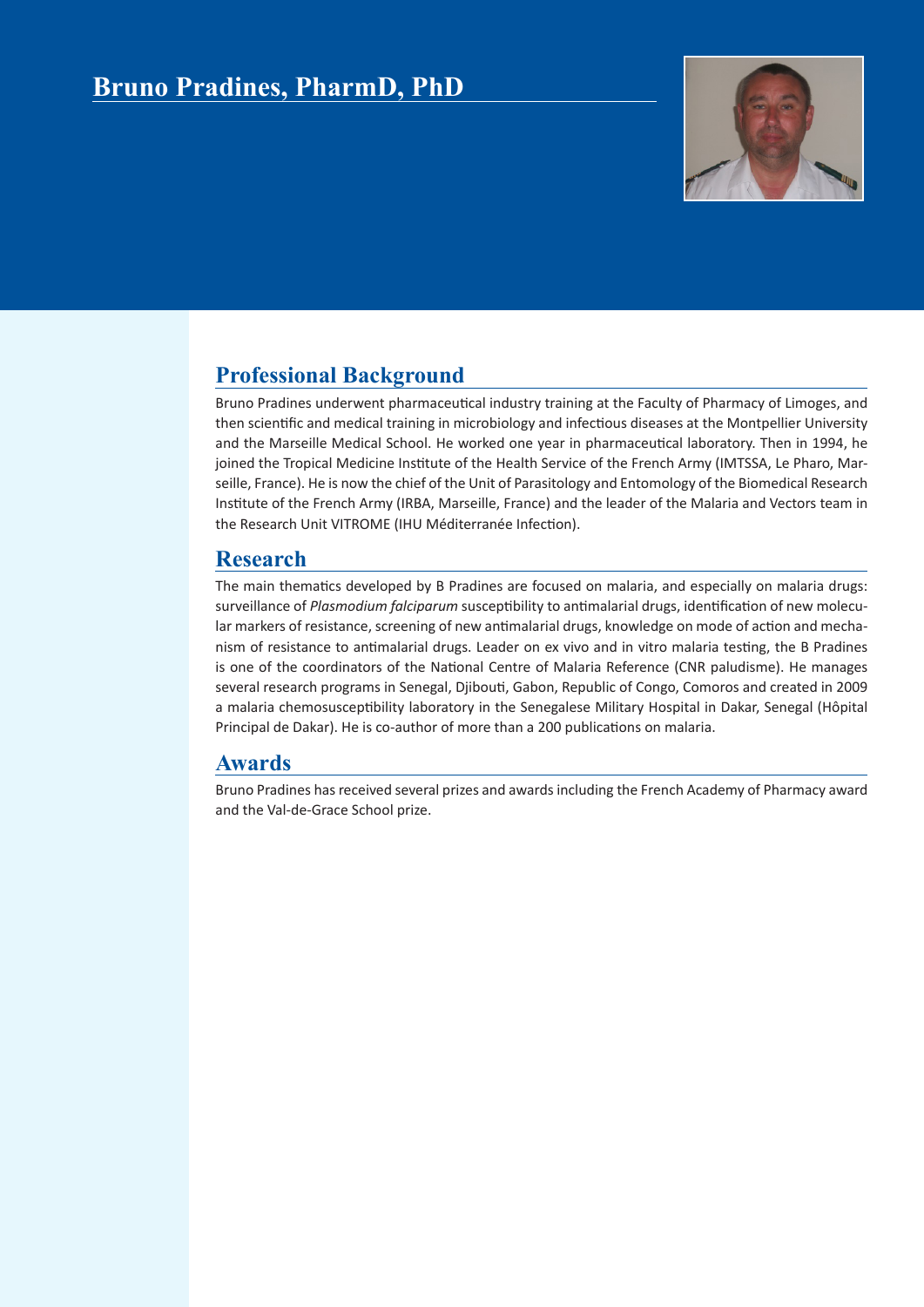## **Publications**



- 1. Malvy D, Torrentino-Madamet M, L'ollivier C, Receveur MC, Jeddi F, Delhaes L, Piarroux R, Millet P, **Pradines B**. Plasmodium falciparum recrudescence two years after a first treated uncomplicated infection without return in a malaria endemic area. Antimicrob Agents Chemother., 2017, in press.
- 2. Gendrot M, Diawara S, Madamet M, Kounta Mb, Briolant S, Wade Ka, Fall M, Benoit N, Nakoulima N, Amalvict R, Diémé Y, Fall B, Wade B, Diatta B, **Pradines B**. Association between polymorphisms in the pfmdr6 gene and ex vivo susceptibility to quinine in Plasmodium falciparum parasites from Dakar, Senegal. Antimicrob Agents Chemother., 2017, 61:e01183-16.
- 3. Madamet M, Kouta MB, Wade KA, Lo G, Diawara S, Fall M, Bercion R, Nakoulima A, Fall KB, Benoit N, Gueye MW, Fall B, Diatta B, **Pradines B**. Absence of association between polymorphisms in the K13 gene and the presence of Plasmodium falciparum parasites at day 3 after the treatment with artemisinin derivatives in Senegal. Int J Antimicrob Agents, 2017, 49:754-756.
- 4. Diawara S, Madamet M, Kounta MB, Lo G, Wade KA, Nakoulima A, Bercion R, Amalvict R, Gueye MW, Fall B, Diatta B, **Pradines B**. Confirmation of Plasmodium falciparum in vitro resistance to monodesethylamodiaquine and chloroquine in Dakar, Senegal, in 2015. Malar J., 2017, 16:118.
- 5. Ould Ahmadou Salem MS, Mint Lekweiry K, Bouchiba H, Pascual A, **Pradines B**, Ould Mohamed Salem Boukhaey A, Briolant S, Basco LK, Bogreau H. Characterization of Plasmodium falciparum genes associated with drug resistance in Hodh Eigharbi, a malaria hotspot near Malian-Mauritanian border. Malar J., 2017, 16:140.
- 6. Gaillard T, Briolant S, Madamet M, **Pradines B**. The end of a dogma: the safety of doxycycline use in young children for malaria treatment. Malar J., 2017, 16:148.
- 7. Fall B, Madamet M, Diawara S, Briolant S, Wade KA, Lo G, Nakoulima A, Fall M, Bercion R, Kounta MB, Amalvict R, Benoit N, Gueye MW, Diatta B, Wade B, **Pradines B**. Ex vivo activity of Proveblue, a methylene blue, against field isolates of Plasmodium falciparum in Dakar, Senegal from 2013-2015. Int J Antimicrob Agents, 2017, 50:155-158.
- 8. Le PM, Srivastava V, Nguyen TT, **Pradines B**, Madamet M, Mosnier J, Trinh TT, Lee H. Stephanine from Stephania venosa (blume) spreng showed effective antiplasmodial and anticancer activities, the latter by inducing apoptosis through the reverse of mitotic exit. Phytother Res., 2017, 31:1357-1368.
- 9. Laroche M, Béranger Jm, Delauney P, Charrel R, **Pradines B**, Berger F, Ranque S, Bitam I, Davoust B, Raoult D, Parola P. Medical entomology. A reemerging field of research to better understand vector-borne infectious diseases. Clin Infect Dis., 2017, 65(suppl\_1):S30-S38.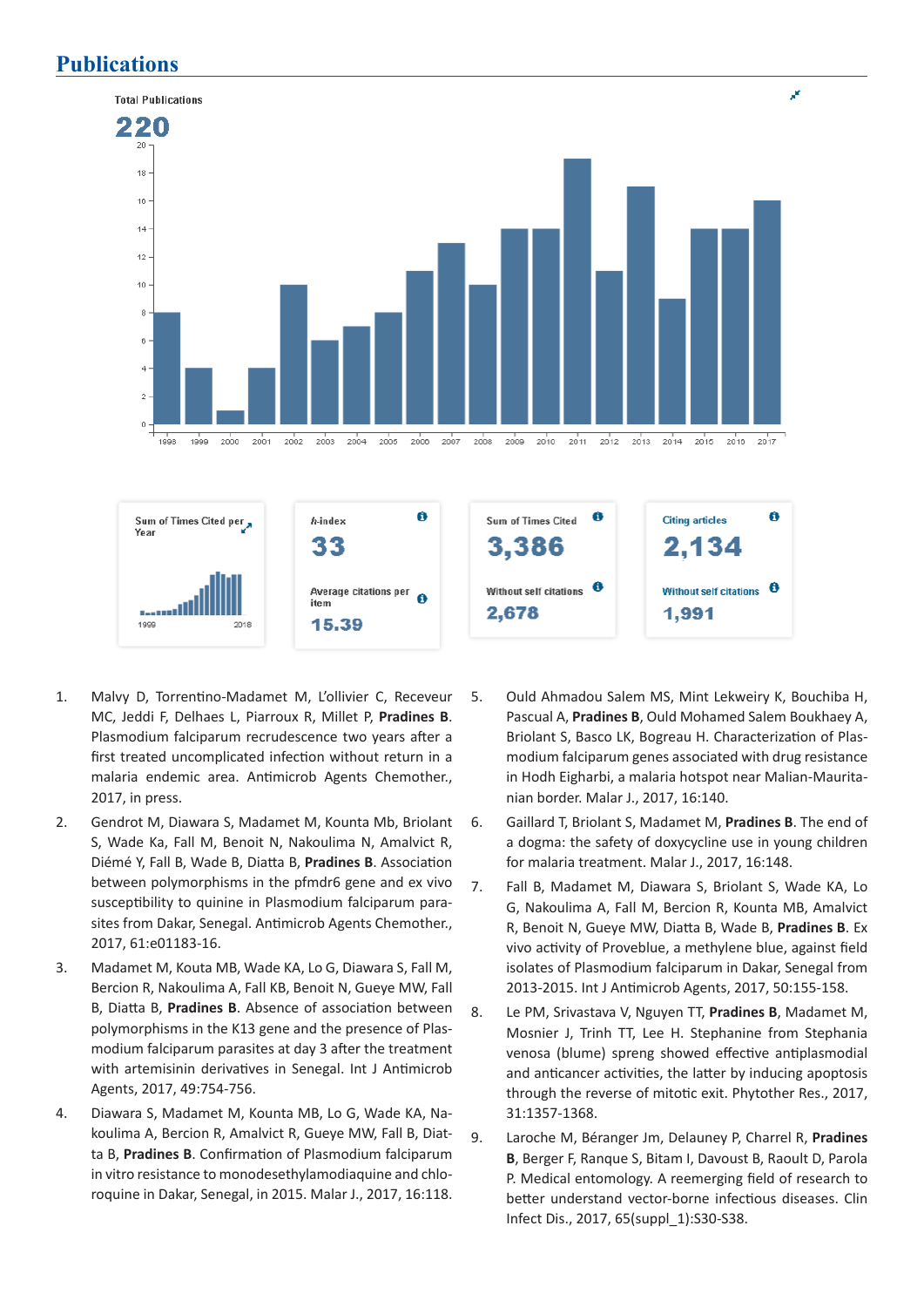- 10. Briolant S, **Pradines B**, Basco Lk. Rôle de la primaquine dans le contrôle et l'élimination du paludisme en Afrique francophone. Bull Soc Pathol Exot., 2017, 110 :198-206.
- 11. Boussaroque A, Fall B, Madamet M, Camara C, Benoit N, Fall M, Nakoulima A, Dionne P, Ba Fall K, Diatta B, Diémé Y, Wade B, **Pradines B**. Emergence of mutations in the K13 Propeller gene of Plasmodium falciparum isolates from Dakar, Senegal in 2013-2014. Antimicrob. Agents Chemother. 2016, 60, 60:624-627.
- 12. Singana BP, Bogreau H, Matondo BD, Dossou-Yavo LR, Casimiro PN, Mbouka R, Yen HA Nguyen K, **Pradines B**, Basco LK, Ndounga M. Malaria prevalence and antimalarial drug efficacy in Owando, northern Congo. Malar. J., 2016, 15:16.
- 13. Gaillard T, Dormoi J, Madamet M, **Pradines B**. Macrolides in malaria. Malar. J., 2016, 15:85.
- 14. Madamet M, Briolant S, Amalvict R, Benoit N, Bouchiba H, Cren J, **Pradines B**. The Plasmodium falciparum chloroquine resistance transporter is associated with ex vivo P. falciparum parasite response to pyronaridine. Parasit Vect., 2016, 9:77.
- 15. Créach MA, Velut G, Berger F, De Laval F, Briolant S, Aigle L, Marimoutou C, Nivoix P, Meynard JB, **Pradines B**, Simon F, Michel R, Mayet A. Factors associated with malaria chemoprophylaxis compliance among French service members deployed in Central African Republic. Malar. J., 2016, 15:174.
- 16. Javelle E, Madamet M, Gaillard T, Velut G, Surcouf C, Michel R, Garnotel E, Simon F, **Pradines B**. Delayed P. falciparum malaria after doxycycline prophylaxis, Central African Republic. Antimicrob. Agents Chemother., 2016, 60:2592- 2593.
- 17. Fall B, Madamet M, Camara C, Amalvict R, Fall M, Nakoulima A, Diatta B, Diémé Y, Wade B, **Pradines B**. Emergence of Plasmodium falciparum in vitro resistance to monodesethylamodiaquine in Dakar, Senegal in 2014. Emerg. Infect. Dis., 2016, 22:841-845.
- 18. Menard D, Khim N, Beghain J, Adegnika AA, Alam MS, Amodu O, Awab Gr, Barnadas C, Berry A, Boum Y, Bustos MD, Cao J, Chen JH, Collet L, Cui L, Das Thakur G, Dieye A, Djalle D, Dorkenoo MA, Eboumbou Moukoko CE, Espino E, Fandeur T, Ferreira-Da-Cruz Mf, Fola AA, Fuehrer HP, Hassan Am, Herrera S, Hongvanthong B, Houze S, Karim MJ, Jiang L, Kano S, Khan WA, Khanthavong M, Kremsner PG, Lacerda M, Leang R, Leelawong M, Li M, Lin K, Laminou IM, Mazarati JB, Menard S, Morlais I, Muhindo Mavoko H, Musset L, Na-Bangchang K, Nambozi M, Niare K, Noedl H, Ouedraogo JB, Pillai DR, **Pradines B**, Quang Phuc B, Ramharter M, Randrianarivelojosia M, Sattabongkot J, Sheikh Omar R, Silue KD, Sirima SB, Sutherland C, Syafruddin D, Tahar R, Tang LH, Toure OA, Tshibangu P, Vigan-Womas I, Warsame M, Wini L, Zakeri S, Kim S, Eam R, Berne L, Khean C, Chy S, Ken M, Loch K, Canier L, Duru V, Legrand E, Barale JC, Stokes B, Straimer J, Witkowski B, Fidock DA, Rogier C, Ringwald P, Ariey F, Mercereau-Puijalon O; for the K13 Artemisinin Resistance Multicenter Assessment consortium (KARMA). A worldwide map of Plasmodium falciparum artemisinin resistance. N. Engl. J. Med., 2016, 374:2453-2464.
- 19. Gendrot M, Fall B, Madamet M, Fall M, Wade KA, Amalvict R, Nakoulima A, Benoit N, Diawara S, Diémé Y, Diatta B, Wade B, **Pradines B**. Absence of association between polymorphisms in the RING E3 ubuquitin-protein ligase gene and ex vivo susceptibility to conventional antimalarial drugs in Plasmodium falciparum isolates from Dakar, Senegal. Antimicrob. Agents Chemother., 2016, 60:5010- 5013.
- 20. Ehrhardt K, Deregnaucourt C, Goetz Aa, Tzanova T, Gallo V, Arese P, **Pradines B**, Adjalley Sh, Bagrel D, Blandin S, Lanzer M, Davioud-Charvet E. The Redox Cycler Plasmodione is a fast-acting antimalarial lead compound with pronounced activity against sexual and early asexual blood-stage parasites. Antimicrob Agents Chemother., 2016, 60:5146-58.
- 21. Boussaroque A, Fall B, Madamet M, Wade KA, Fall M, Nakoulima A, Fall KB, Dionne P, Benoit N, Diatta B, Diemé Y, Wade B, **Pradines B**. Prevalence of anti-malarial resistance genes in Dakar, Senegal from 2013 to 2014. Malar J., 2016, 15:347.
- 22. Roseau JB, **Pradines B**, Paleiron N, Vedy S, Madamet M, Simon F, Javelle E. Failure of dihydroartemisinin plus piperaquine treatment of falciparum malaria by under-dosing in an overweight patient. Malar J., 2016, 15:479.
- 23. Gaillard T, Madamet M, Tsombeng Ff, Dormoi J, **Pradines B**. Antibiotics in malaria therapy: which antibiotics except tetracyclines and macrolides may be used against malaria? Malar J., 2016, 15:556.
- 24. Fall B., Camara C., Fall M., Nakoulima A., Dionne P., Diatta B., Dieme Y., Wade B., **Pradines B**. Plasmodium falciparum susceptibility to standard and potential anti-malarial drugs in Dakar, Senegal, during the malaria season 2013- 2014. Malar. J., 2015, 14:60.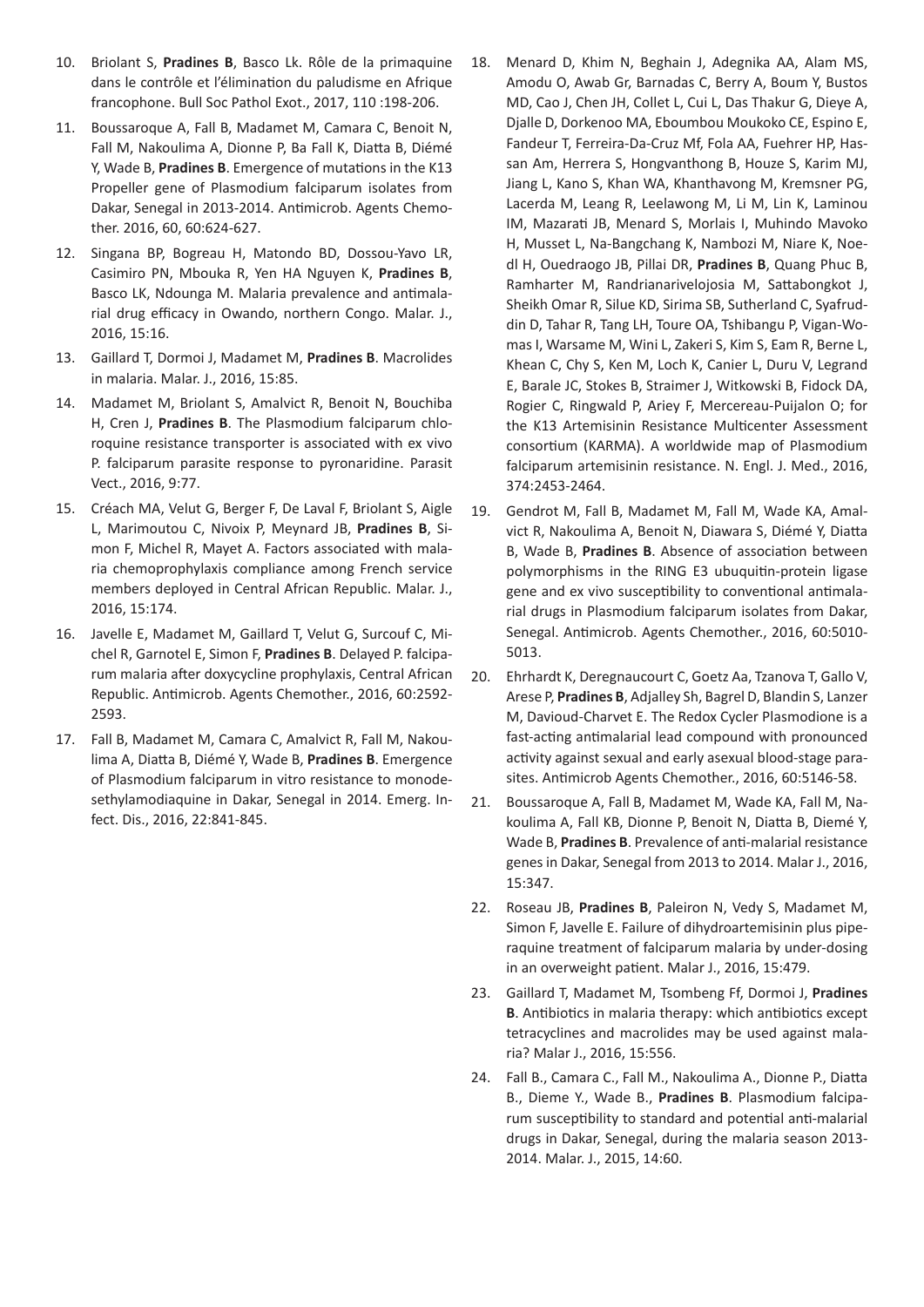- 25. Pascual A, Madamet M, Briolant S, Gaillard T, Amalvict R, Benoit N, Travers D, **Pradines B** and the French National Reference Centre for Imported Malaria Study Group. Multinormal in vitro distribution of Plasmodium falciparum susceptibility to piperaquine and pyronaridine. Malar. J., 2015, 14 :49.
- 26. Gaillard T, Sriprawat K, Briolant S, Wangsing C, Wurtz N, Baragatti M, Lavina M, Pascual A, Nosten F, **Pradines B**. Molecular markers and in vitro susceptibility to doxycycline in Plasmodium falciparum isolates from Thailand. Antimicrob. Agents Chemother., 2015, 59:5080-5083.
- 27. Madamet M, Gaillard T, Velut G, Ficko C, Houze P, Bylicki C, Merat S, Houze S, Taudon N, Michel R, Pasquier P, Rapp C, **Pradines B**. Malaria prophylaxis failure with doxycycline, Central African Republic, 2014. Emerg. Infect. Dis., 2015, 21:1485-1486.
- 28. Gaillard T, Wurtz N, Houze S, Sriprawat K, Wansing C, Hubert V, Lebras J, Nosten F, Briolant S, **Pradines B**. Absence of association between Plasmodium falciparum small subunit ribosomal RNA gene mutations and in vitro decreased susceptibility to doxycycline. Malar J., 2015, 14:348.
- 29. Torrentino-Madamet M, Collet L, Lepère J F, Benoit N, Amalvict R, Ménard D, **Pradines B**. K13-propeller polymorphisms in Plasmodium falciparum isolated in Mayotte in 2013. Antimicrob Agents Chemother., 2015, 59:7878- 7880.
- 30. Gaillard T, Madamet M, **Pradines B**. Tetracyclines in malaria. Malar J., 2015, 14:445.
- 31. Ibrahim N, Ibrahim H, Dormoi J, Briolant S, **Pradines B**, Moreno A, Mazier D, Legrand P, Nepveu F. Albumin-bound nanoparticles of practically water-insoluble antimalarial lead greatly enhance its efficacy. Int J Pharm., 2014, 464:214-224.
- 32. Dormoi J, Savini H, Amalvict R, Baret E, **Pradines B**. In **vitro interaction of lumefantrine and piperaquine by atorvastatin against Plasmodium falciparum**. *Malar J.,* 2014, **13**:189.
- 33. Kumar K, **Pradines B**, Madamet M, Amalvict R, Kumar V. 1H-1,2,3-triazole tethered mono- and bis-ferrocenylchalcone-b-lactam conjugates: synthesis and antimalarial evaluation. Eur J Med Chem., 2014, 86:113-212.
- 34. Migliani R, **Pradines B**, Michel R, Aoun O, Dia A, Deparis X, Rapp C. Malaria control strategies in French armed forces. Trav Med Infect Dis., 2014, 13:307-317.
- 35. Wurtz N, Fall B, Pascual A, Fall M, Baret E, Camara C, Nakoulima A, Diatta B, Ba Fall K, Mbaye PS, Dieme Y, Bercion R, Wade B, **Pradines B**. Role of Pfmdr1 in in vitro Plasmodium falciparum susceptibility to chloroquine, quinine, monodesethylamodiaquine, mefloquine, lumefantrine and dihydroartemisinin. Antimicrob Agents Chemother., 2014, 58:7032-7040.
- 36. Kumar K, **Pradines B**, Madamet M, Amalvict R, Benoit N, Kumar V. 1H-1,2,3-triazole tethered isatin-ferrocene conjugates: Synthesis and in vitro antimalarial evaluation. Eur. J. Med. Chem., 2014, 87:801-804.
- 37. Madamet M, Fall B, Benoit N, Camara C, Amalvict R, Fall M, Dionne P, Fall Ba K, Nakoulima A, Diatta B, Dieme Y, Menard D, Wade B, **Pradines B**. Limited polymorphisms in K13 gene in Plasmodium falciparum isolates from Dakar, Senegal in 2012-2013. Malar J., 2014, 13:472.
- 38. Navarro M, Castro W, Madamet M, Amalvict R, Benoit N, **Pradines B**. Metal-chloroquine derivatives as possible anti-malarial drugs: evaluation of anti-malarial activity and mode of action. Malar J., 2014, 13:471.
- 39. Arabicia R, Biot C, Delanet G, Roussel P, Pascual A, **Pradines B**, Klahn H. Cyrhetrenyl chalcones : Synthesis, characterisation and antimalarial evaluation. J Organomet Chem., 2013, 723,143-148.
- 40. Wurtz N, Fall B, Bui K, Pascual A, Fall M, Camara C, Diatta B, Ba Fall K, Saliou Mbaye P, Diémé Y, Bercion R, Wade B, Briolant S, **Pradines B**. Pfhrp2 and pfhrp3 polymorphisms in Plasmodium falciparum isolates from Dakar, Senegal: Impact on rapid malaria diagnostic tests. Malar J., 2013, 12, 34.
- 41. Fall B, Pascual A, Sarr FD, Wurtz N, Richard V, Baret E, Dieme Y, Briolant S, Bercion R, Wade B, Tall A, **Pradines B**. Plasmodium falciparum susceptibility to anti-malarial drugs in Dakar, Senegal, in 2010: an ex vivo and drug resistance molecular markers study. Malar J., 2013, 12, 107.
- 42. Pascual A, Fall B, Wurtz N, Fall M, Camara C, Nakoulima A, Baret E, Diatta B, Wade B, Briolant S, **Pradines B**. Plasmodium falciparum with multidrug resistance 1 gene duplications, Senegal. Emerg Infect Dis., 2013, 19, 814-815.
- 43. Dormoi J., Briolant S., Desgrouas C., **Pradines B**. Impact of methylene blue and atorvastatin combination therapy on the apparition of cerebral malaria in a murine model. Malar J., 2013, 12, 127.
- 44. Gharbi M, Flegg Ja, Hubert V, Kendjo E, Metcalf Je, Bertaux L, Guérin Pj, Le Bras J; Members Of The French National Reference Centre For Imported Malaria Study, Aboubaca A, Agnamey P, Angoulvant A, Barbut P, Basset D, Belkadi G, Bellanger Ap, Bemba D, Benoit-Vica F, Berry A, Bigel Ml, Bonhomme J, Botterel F, Bouchaud O, Bougnoux Me, Bourée P, Bourgeois N, Branger C, Bret L, Buret B, Casalino E, Chevrier S, Conquere De Monbrison F, Cuisenier B, Danis M, Darde Ml, De Gentile L, Delarbre Jm, Delaunay P, Delaval A, Desoubeaux G, Develoux M, Dunand J, Durand R, Eloy O, Fauchet N, Faugere B, Faye A, Fenneteau O, Flori P, Fontrouge M, Garabedian C, Gayandrieu F, Godineau N, Houzé P, Houzé S, Hurst Jp, Ichou H, Lachaud L, Lebuisson A, Lefevre M, Leguern As, Le Moal G, Lusina D, Machouart Mc, Malvy D, Matheron S, Maubon D, Mechali D, Megarbane B, Menard G, Millon L, Aiach Mm, Minodier P, Morelle C, Nevez G, Parola P, Parzy D, Patey O, Patoz P, Penn P, Perignon A, Picot S, Pilo Je, Poilane I, Pons D, Poupart M, **Pradines B**, Raffenot D, Rapp C, Receveur Mc, Sarfati C, Senghor Y, Simon F, Siriez Jy, Taudon N, Thellier M, Thouvenin M, Toubas D. Longitudinal study assessing the return of chloroquine susceptibility of Plasmodium falciparum in isolates from travellers returning from West and Central Africa, 2000-2011. Malar J., 2013, 12, 35.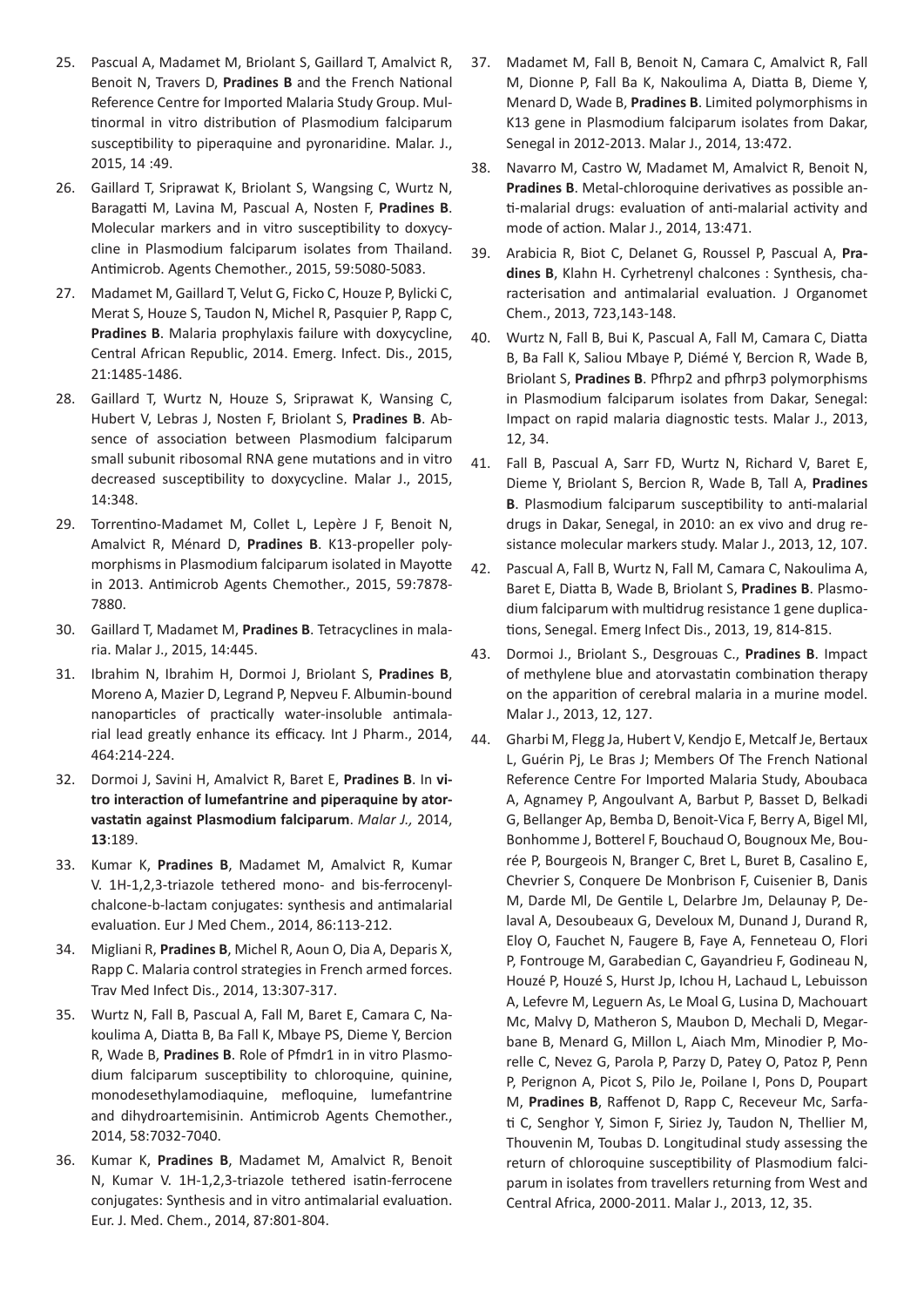- 45. Pascual A, Fall B, Wurtz N, Fall M, Camara A, Baret E, Diatta B, Ba Fall K, Mbaye PS, Dieme Y, Bercion R, Bogreau H, Briolant S, Rogier C, Wade B, **Pradines B**. In vitro susceptibility to quinine and microsatellite variations of the Plasmodium falciparum Na+/H+ exchanger transporter (Pfnhe-1) gene in 393 isolates from Dakar, Senegal. Malar J., 2013, 12, 189.
- 46. Dormoi J, Briolant S, Desgrouas C, **Pradines B**. Efficacy of Proveblue®, Methylene Blue, in an Experimental Cerebral Malaria Murine Model. Antimicrob Agents Chemother., 2013, 57, 3412-3414.
- 47. Dormoi J, **Pradines B**. Dose responses of Proveblue Methylene Blue in an experimental murine cerebral malaria model. Antimicrob Agents Chemother., 2013, 57, 4080- 4081.
- 48. Abdi Khaireh B, Assefa A, Hassan Guessod H, Basco LK, Abdi Khaireh M, Pascual A, Briolant S, Mohamed Bouh S, Hassan Farah I, Moussa Ali H, Ahmed Abdi A, Osman Aden M, Abdillahi Z, Nour Ayeh S, Youssouf Darar H, Koeck J-L, Rogier C, **Pradines B**, Bogreau H. Population genetics analysis during elimination process of Plasmodium falciparum in Djibouti. Malar J., 2013, 12, 201.
- 49. Woodrow C, Dahlström S, Cooksey R, Flegg JA, Le Nagard H, Mentre F, Murillo C, Menard D, Nosten F, Sriprawat K, Musset L, Quashie NB, Lim P, Fairhurst RM, Nsobya SL, Sinou V, Noedl H, **Pradines B**, Johnson JD, Guerin PJ, Sibley C, Le Bras J. High-throughput analysis of antimalarial susceptibility data by the WorldWide Antimalarial Resistance Network (WWARN) in vitro analysis and reporting tool. Antimicrob Agents Chemother., 2013, 57, 3121-3130.
- 50. Toro P, Klahn H, **Pradines B**, Lahoz F, Pascual A, Biot C, Arancibia R. Organometallic benzimidazoles: Synthesis, characterization and antimalarial activity. Inorg Chem Com., 2013, 35, 126-129.
- 51. Dormoi J, Briolant S, Pascual A, Desgrouas C, Travaille C, **Pradines B**. Improvement of the efficacy of dihydroartemisinin with atorvastatin in an experimental cerebral malaria murine model. Malar J., 2013, 12:302.
- 52. Gaillard T, Briolant S, Houze S, Baragatti M, Wurtz N, Hubert V, Lavina M, Pascual A, Travaille C, Le Bras J, **Pradines B**. PftetQ and pfmdt copy numbers as predictive molecular markers of decreased ex vivo doxycycline susceptibility in imported Plasmodium falciparum malaria. Malar J., 2013, 12:414.
- 53. Pascual A, Madamet M, Bertaux L, Amalvict R, Benoit N, Travers D, Cren J, Taudon N, Rogier C, Parzy D, **Pradines B**. In vitro piperaquine susceptibility is not associated with the Plasmodium falciparum chloroquine resistance transporter gene. Malar J., 2013, 12:431.
- 54. Gharbi M, Flegg JA, **Pradines B**, Berenger A, Ndiaye M, Djimde AA, Roper C, Hubert V, Kendjo E, Venkatesan M, Brasseur P, Gaye O, Offianan AT, Penali L, Le Bras J, Guerin PJ. Surveillance of travellers: An additional tool for tracking antimalarial drug resistance in endemic countries. PlosOne, 2013, 8, 77775.
- 55. Wurtz N, Briolant S, Lemarie´ D, Pommier De Santi V, Pascual A, Roodt T, Benoit N, Hupin C, **Pradines B**. Retard de diagnostic d'un accès palustre à Plasmodium falciparum chez un militaire en Ouganda : négativité des tests de diagnostic rapide associée à un polymorphisme de l'antigène HRP2. Med Sante Trop., 2013, 23, 181-184.
- 56. Mint Lekweiry K, Mohamed Salem Boukhary AO, Gaillard T, Wurtz N, Bogreau H, Haffid JE, Trape JF, Bouchiba H, Ahmedou Salem MSO., **Pradines B**, Rogier C, Basco LK, Briolant S. Molecular surveillance of drug-resistant Plasmodium vivax using pvdhfr, pvdhps, and pvmdr1 markers in Nouakchott, Mauritania. J Antimicrob Chemother., 2012, 67, 367-374.
- 57. Souraud JB, Briolant S, Dormoi J, Mosnier J, Savini H, Baret E, Amalvict R, Soulard R, Rogier C, **Pradines B**. Atorvastatin treatment is effective when used in combination with mefloquine in an experimental cerebral malaria murine model. Malar J., 2012, 11, 13.
- 58. Pascual A, Parola P, Benoit-Vical F, Simon F, Malvy D, Picot S, Delaunay P, Basset D, Maubon D, Faugere B, Menard G, Bourgeois N, Oeuvray C, Didillon E, Rogier C, **Pradines B**. Ex vivo activity of the ACT new compounds pyronaridine and piperaquine in comparison with conventional ACT drugs against isolates of Plasmodium falciparum. Malar J., 2012, 11, 45.
- 59. Briolant S, Bogreau H, Gil M, Bouchiba H, Baret E, Amalvict R, Rogier C, **Pradines B**. F423Y mutation in the pfmdr2 gene and the triple mutation (N51I, C59R, S108N) in pfdhfr gene are independently associated with pyrimethamine resistance in Plasmodium falciparum isolates. Antimicrob Agents Chemother., 2012, 56, 2750-2752.
- 60. Dormoi J Pascual A, Briolant S, Amalvict R, Charras S, Baret E, Huyghues Des Etages E, Feraud M, **Pradines B**. Proveblue (Methylene Blue): In Vitro Synergy in Combinational Therapy with Dihydroartemisinin. Antimicrob Agents Chemother., 2012, 56, 3467-3469.
- 61. Yu XM, Ramiandrasoa F, Guetzoyan L, **Pradines B**, Quintino E, Gadelle D, Forterre P, Cresteil T, Mahy JP, Pethe S. Synthesis and biological evaluation of acridine derivatives as antimalarial agents. ChemMedChem, 2012, 7, 587-605.
- 62. Gaillard T, Fall B, Tall A, Wurtz N, Diatta B, Lavina M, Ba Fall K, Diene Sarr F, Baret E, Diémé Y, Wade B, Bercion R, Briolant S, **Pradines B**. Absence of association between ex vivo susceptibility to doxycycline and pftetQ and pfmdt copy numbers in Plasmodium falciparum isolates from Dakar, Senegal. Clin Microbiol Infect., 2012, 18, E238-E240.
- 63. Wurtz N, Pascual A, Marin-Jauffre A, Bouchiba H, Benoit N, Desbordes M, Martelloni M, Pommier De Santi V, Richa G, Taudon N, **Pradines B**, Briolant S. Early treatment failure during tratment of Plasmodium falciparum malaria with atovaquone-proguanil in the Republic of Ivory Coast. Malar J., 2012, 11, 146.
- 64. Wurtz N, Fall B, Pascual A, Diawara S, Sow K, Baret E, Diatta B, Fall KB, Mbaye PS, Fall F, Dieme Y, Rogier C, Bercion R, Briolant S, Wade B, **Pradines B**. Prevalence of molecular markers of Plasmodium falciparum drug resistance in Dakar, Senegal. Malar J., 2012, 11, 197.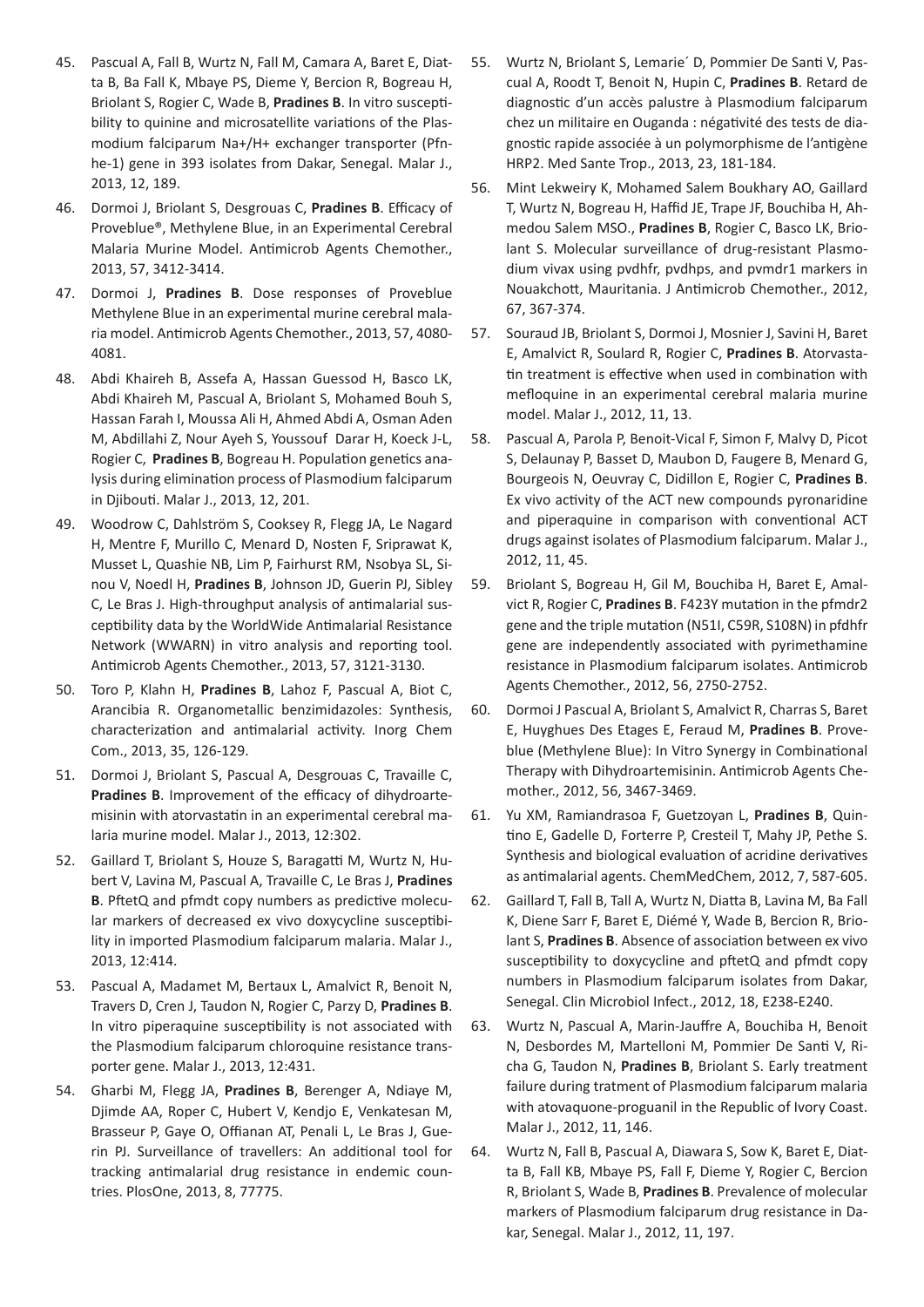- 65. Gharbi M, Pillai DR, Lau R, Hubert V, Khaimar K, Existe A, Kendjo A, Dahlstrom S, Guérin PJ, Le Bras J, Members of the French National Reference Center for Imported Malaria Study. Chloroquine-resistance malaria in travellers returning from Haiti after 2010 earthquake. Emerg Infect Dis., 2012, 18, 1346-1349.
- 66. Quirante J, Dubar F, Gonzalez A, Lopez C, Cascante M, Cortes R, Forfar I, **Pradines B**, Biot C. Ferrocene-indole hybrids for cancer and malaria therapy. J Org Chem., 2011; 696,.1011-1017.
- 67. Dubar F, Egan TJ, **Pradines B**, Kuter D, Ncokazi KK, Forge D, Pal JF, Pierrot C, Kalamou H, Khalife J, Buisine E, Rogier C, Vezin H, Forfar I, Slomianny C, Trivelli X, Kaoishnikov S, Leiserowitz L, Dive D, Biot C. The antimalarial ferroquine: role of the metal and intramolecular hydrogen bond in activity and resistance. ACS Chem Biol. 2011; 6, 275-287.
- 68. Bertaux L, Kraemer P, Taudon N, Trignol A, Martelloni M, Saidi R, Parzy D, **Pradines B**, Simon F. Quinine-Resistant Malaria in Traveller Returning from French Guiana, 2010. Emerg Infect Dis., 2011, 17, 943-945.
- 69. Pascual A, Basco LK, Baret E, Amalvict R, Travers D, Rogier C, **Pradines B**. Use of the atmospheric generators for capnophilic bacteria Genbag CO2® for the evaluation of in vitro Plasmodium falciparum susceptibility to standard antimalarial drugs. Malar J., 2011, 10, 8.
- 70. Briolant S, Pelleau S, Bogreau H, Hovette P, Zettor A, Castello J, Baret E, Amalvict R, Rogier C, **Pradines B**. In vitro susceptibility to quinine and microsatellite variations of the Plasmodium falciparum Na+/H+ exchanger (Pfnhe-1) gene: The absence of association in clinical isolates from the Republic of Congo. Malar J., 2011, 10, 37.
- 71. Dubar F, Wintjens R, Martins-Duarte ES, Vommaro RC, Souza W, Dive D, Pierrot C, **Pradines B**, Wohlkonig A, Khalife J, Biot C. Ester prodrugs of ciprofloxacin as DNA-gyrase inhibitors: synthesis, antiparasitic evaluation and docking studies. Med Chem Commun., 2011, 2, 430-435.
- 72. Pascual A, Henry M, Briolant S, Charras S, Baret E, Amalvict R, Huyghues Des Etages E, Feraud M, Rogier C, **Pradines B**. In Vitro Activity of ProveblueTM (Methylene Blue) on Plasmodium falciparum Strains Resistant to Standard Antimalarial Drugs. Antimicrob Agents Chemother., 2011, 55, 2472-2474.
- 73. Deplaine G, Lavazec C, Bischoff E, Natalang O, Perrot S, Guillotte-Blisnick M, Coppee JY, **Pradines B**, Mercereau-Puijalon O, David PH. Artesunate tolerance in trangenic Plasmodium falciparum parasites over-expressing a tryptophan rich protein. Antimicrob Agents Chemother., 2011, 55, 2576-2584.
- 74. Sagui E, Resseguier N, Machault V, Ollivier L, Orlandi-Pradines E, Texier G, Pages F, Michel R, **Pradines B**, Briolant S, Buguet A, Tourette-Turgis C, Rogier C. Determinants of compliance with anti-vectorial protective measures among non-immune travellers during missions to tropical Africa. Malar J., 2011, 10, 232.
- 75. **Pradines B**, Bertaux B, Pomares C, Delaunay P, Marty P. Reduced in vitro susceptibility to artemisinin derivatives associated with multi-resistance in a traveller returning from South-East Asia. Malar J., 2011, 10, 268.
- 76. Mint Lekweiry K, Basco LK, Ahmedou Salem MSO, Haffid JE, Marin-Jauffre A, Weddih AO, Briolant S, Bogreau H, **Pradines B**, Rogier C, Trape JF., Mohamed Salem Boukhary AO. Malaria prevalence and morbidity among children reporting at health facilities in Nouakchott, Mauritania. Trans R Soc Trop Med Hyg., 2011, 105, 727-733.
- 77. Fall B, Diawara S, Sow K, Baret E, Diatta B, Ba Fall K, Mbaye PS, Fall F, Diémé Y, Rogier R, Wade B, Bercion R, **Pradines B**. Ex vivo susceptibility of Plasmodium falciparum isolates from Dakar, Senegal, to seven standard anti-malarial drugs. Malar J., 2011, 10, 310.
- 78. Pelleau S, Bertaux L, Briolant S, Ferdig MT, Sinou V, **Pradines B**, Parzy D, Jambou R. Differential association of Plasmodium falciparum Na+/H+ exchanger polymorphism and quinine responses in field- and culture-adapted isolates of Plasmodium falciparum. Antimicrob Agents Chemother., 2011, 55, 5834-5841.
- 79. Andriantsoanirina V, Durand R, **Pradines B**, Baret E, Bouchier C, Ratsimbasoa A, Menard D. In vitro susceptibility to pyrimethamine of DHFR I164L single mutant Plasmodium falciparum. Malar J., 2011, 10, 283.
- 80. Wurtz N, Mint Lekweiry K, Bogreau H, **Pradines B**, Rogier C, Salem Boukhary AO, Hafid JE, Ahmedou Salem MS, Trape JF, Basco LK, Briolant S. Vivax malaria in Mauritania includes infection of a Duffy-negative individual. Malar J., 2011, 10, 336.
- 81. Quirante J, Ruiz D, Gonzalez A, Lopez C, Cascante M, Cortes R, Messeguer R, Calvis C, Bamdoma L, Pascual A, Guerardel Y, **Pradines B**, Font-Bardia M, Calvet T, Biot C. Platinum (II) and Palladium (II) complexes with (N,N') and (C,N,N') ligands drived from pyrazole as anticancer and antimalarial agents : synthesis, characterization and in vitro activities. J Inorg Biochem., 2011, 105, 1720-1728.
- 82. Rapp C, Simon F, **Pradines B**. Prévention du paludisme d'importation en France métropolitaine. Actualité et Dossier en Santé Publique, 2011, 76, 36-39.
- 83. Savini H, Souraud JB, Briolant S, Baret E, Amalvict R, Rogier C, **Pradines B**. Atorvastatin as a potential antimalarial drug: In vitro synergy in combinational therapy with dihydroartemisinin. Antimicrob Agents Chemother., 2010, 54, 966-967.
- 84. **Pradines B**, Pistone T, Ezzedine K, Briolant S, Bertaux L, Receveur MC, Parzy D, Millet P, Rogier C, Malvy D. Quinine-resistant Plasmodium falciparum malaria in traveler, France, 2007. Emerg Infect Dis., 2010, 16, 546-548.
- 85. Resseguier N, Machault V, Ollivier L, Orlandi-Pradines E, Texier G, **Pradines B**, Gaudard J, Buguet A, Tourette-Turgis C, Rogier C. Determinants of compliance with malaria chemoprophylaxis among French soldiers during mission in inter-tropical Africa. Malar J., 2010, 9, 41.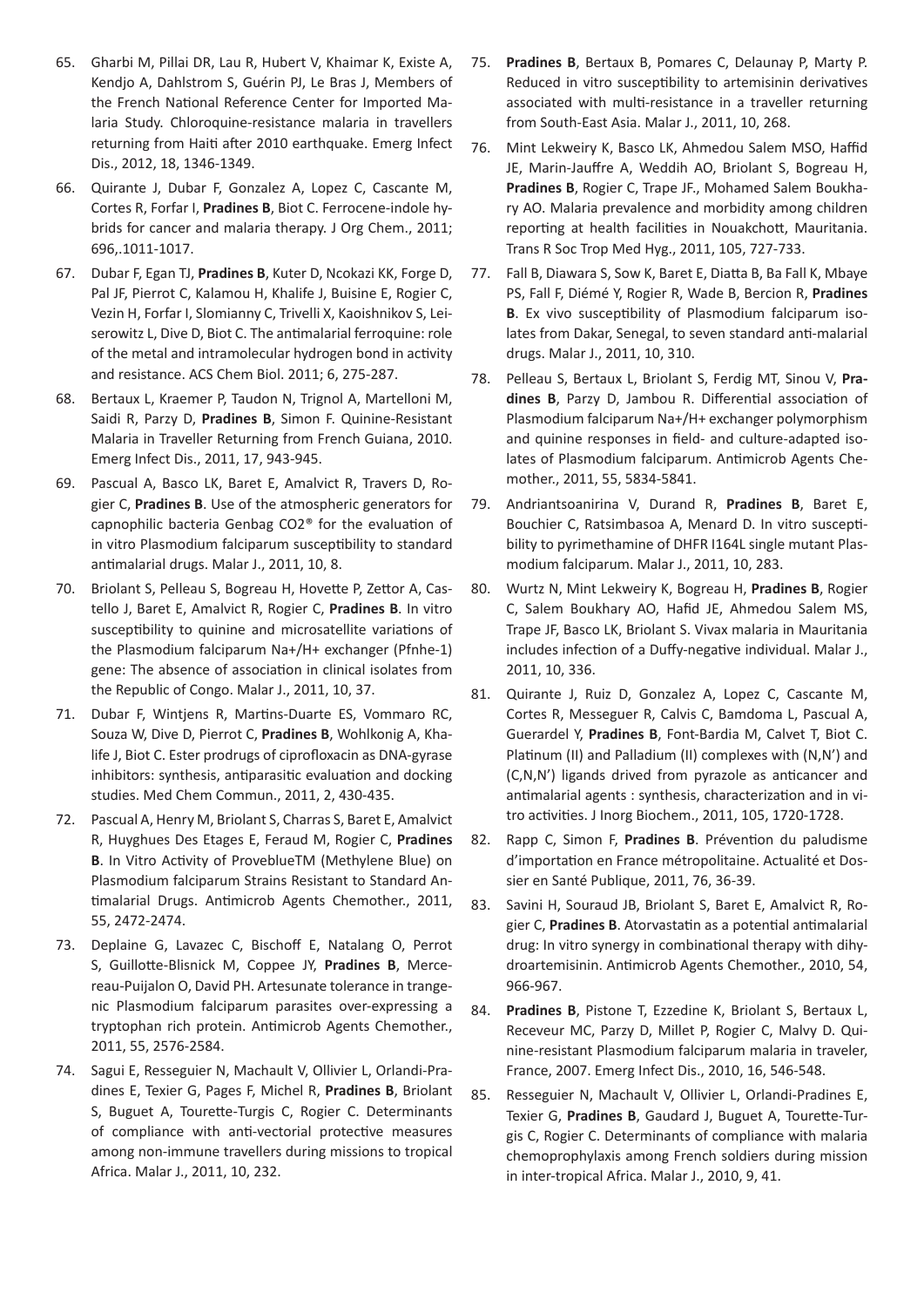- 86. Wenzel NI, Chavain N, Wang Y, Friebolin W, Maes L, **Pradines B**, Lanzer M, Yardley V, Brun R, Herold-Mende C, Biot C, Toth ., Davioud-Charvet E. Antimalarial versus cytotoxic properties of dual drugs derivated from 4-aminoquinolines and Mannich bases: interaction with DNA. J Med Chem., 2010, 53, 3214-3226.
- 87. Wurtz N, Briolant S, Gil M, Parquet V, Henry M, Baret E, Amalvict R, Almeras L, Rogier C, **Pradines B**. Synergy of mefloquine activity by atorvastatin, but not chloroquine and monodesethylamodiaquine, and association with the Pfmdr1 gene. J Antimicrob Chemother., 2010, 65, 1387- 1394.
- 88. Briolant S, Almeras L, Belghazi M, Boucoment-Chapeaublanc E, Wurtz N, Fontaine A, Granjeaud N, Fusai T, Rogier C, **Pradines B**. Plasmodium falciparum proteome changes in response to doxycycline treatment. Malar J., 2010, 9, e141.
- 89. Parquet V, Henry M, Wurtz N, Dormoi J, Brioalnt S, Gil M, Baret E, Amalvict R, Rogier C, **Pradines B**. Atorvastatin as a potential anti-malarial drug: in vitro synergy in combinational therapy with quinine against Plasmodium falciparum. Malar J., 2010, 9, e139.
- 90. Briolant S, Henry M, Oeuvray C, Amalvict R, Baret E, Didillon E, Rogier C, **Pradines B**. Absence of association between piperaquine in vitro responses and polymorphisms in the genes pfcrt, pfmdr1, pfmrp and pfnhe in Plasmodium falciparum. Antimicrob Agents Chemother., 2010, 54, 3537-3544.
- 91. Rebaudet S, Bogreau H, Silai R, Lepere JF, Bertaux L, **Pradines B**, Delmont J, Gautret P, Parola P, Rogier C. Genetic structure of Plasmodium falciparum and elimination of malaria, Comoros Archipelago. Emerg Infect Dis., 2010, 16, 1686-1694.
- 92. Arabicia R, Dubar F, **Pradines B**, Forbar I, Dive D, Klahn H, Biot C. Synthesis and antimalarial activies of rhenium bioorganometallics based on the 4-aminoquinoline structure. Bioorg Med Chem., 2010, 18,8085-8091.
- 93. Mourou R, Coffinet T, Jarjaval F, **Pradines B**, Amalvict R, Rogier C, Kombila M, Pages F. Malaria transmission and insecticide resistance of Anopheles gambiae s. I. in Libreville and Port-Gentil, Gabon. Malar J., 2010, 9, 321.
- 94. **Pradines B**, Briolant S, Henry M, Oeuvray C, Baret E, Amalvict R, Didillon E, Rogier C. Absence of association between pyronaridine in vitro responses and polymorphisms in genes involved in quinoline resistance in Plasmodium falciparum. Malar J. ,2010, i9, 339.
- 95. Dia A, De Laval F, **Pradines B**, Deparis X. Plasmodium knowlesi. Y penser devant tout accès palustre de retour d'Asie du Sud-Est. Le concours Médical, 2010, 132, 382.
- 96. **Pradines B**, Dormoi J, Briolant S, Bogreau H, Rogier C. La résistance aux antipaludiques. Rev Fr Lab., 2010, 422, 51- 62.
- 97. Alibert-Franco S, **Pradines B**, Mahamoud A, Davin-Regli A, Pages JM. Efflux mechanism, a new target to combat multidrug resistant pathogen. Current Med. Chem., 2009, 16, 301-317.
- 98. Briolant S, Baragatti M, Parola P, Simon F, Tall A, Sokhna C, Hovette P, Mabika Mamfoumbi M, Koeck JL, Delmont J, Spiegel A, Gardair JP, Trape JF, Kombila M, Minodier P, Fusai T, Rogier C, **Pradines B**. A multi-normal distribution model suitable for the distribution of Plasmodium falciparum in vitro chemosusceptibility to doxycycline. Antimicrob Agents Chemother., 2009, 53, 688-695.
- 99. Biot C, Chavain N, Dubar F, **Pradines B**, Trivelli X, Brocard J, Forfar I, Dive D. Structure-activity relationships of 4-N-substituted ferroquine analogues. Time to re-evaluate the mechanism of action of ferroquine. J Organomet Chem., 2009, 694, 545-854.
- 100. Almeras L, Orlandi-Pradines E, Fontaine A, Villard C, Boucomont E, Denis De Seneville L, Baragatti M, Pascual A, **Pradines B**, Corre-Catelin N, Pages F, Reiter P, Rogier C, Fusai T. Sialome singulay between Aedes aegypti colonies. Vector-Borne Zoonot Dis., 2009, 9, 531-541.
- 101. Salmi C, Loncle C, Vidal N, Ogier C, Letourneux Y, **Pradines B**, Brunel JM. 3-aminosterol compounds as a new class of antimalarial agents against chloroquine-susceptible and –resistant Plasmodium falciparum. Lett Drug Design Discov., 2009, 6, 163-166.
- 102. Henry M, Briolant S, Zettor A, Pelleau S, Baragatti M, Baret E, Mosnier J, Amalvict R, C, **Pradines B**, Fusai T, Rogier.. Plasmodium falciparum Na+/H+ exchanger 1 tranporter is involved in reduced susceptibility to quinine. Antimicrob Agents Chemother., 2009, 53, 1926-1930.
- 103. Parquet V, Briolant S, Torrentino-Madamet M, Henry M, Almeras L, Amalvict R, Baret E, Fusaï T, Rogier C, **Pradines B**. Atorvastatin is a promising partner for antimalarial drugs in treatment of Plasmodium falciparum malaria. Antimicrob Agents Chemother., 2009, 53, 2248-2252.
- 104. Pomares-Estrans C, Delaunay P, Mottard A, Cua E, Roger PM, **Pradines B**, Parzy D, Bogreau H, Rogier C, Jeannin C, Karch S, Fontenille D, Dejour Salamanca D, Legros F, Marty P. Conjugal autochthonous airport malaria from Paris to French Riviera (France). Malar J., 2009, 8, 202.
- 105. Briolant S, Wurtz N, Zettor A, Rogier C, **Pradines B**. Susceptibility of Plasmodium falciparum isolates to doxycycline is associated with pftetQ sequence polymorphism and pftetQ and pfmdt copy numbers. J Infect Dis., 2010, 201, 153-159.
- 106. Almeras L, Fontaine A, Belghazi M, Bourdon S, Boucomont-Chapeaublanc E, Orlandi-Pradines E, Baragatti M, Corre-Catelin N, Reiter P, **Pradines B**, Fusai T, Rogier C. Salivary gland protein repertoire from Aedes aegypti mosquitoes. Vector-Borne Zoonot Dis., 2010, 10, 391-402.
- 107. Guetzoyan L, Yu, XM, Ramiandrasoa F, Pethe S, Rogier C, **Pradines B**, Cresteil T, Martine Perrée-Fauvet M, Mahy JP. Antimalarial acridines: Synthesis, in vitro activity against P. falciparum and interaction with hematin. Bioorg Med Chem., 2009, 17, 8032-8039.
- 108. Dubar F, Anquetin G, **Pradines B**, Khalife J, Dive D, Biot C. Antimalarial actvity enhancement of ciprofloxacin by using a double prodrug/bioorganometallic approach. J Med Chem., 2009, 52, 7954-7957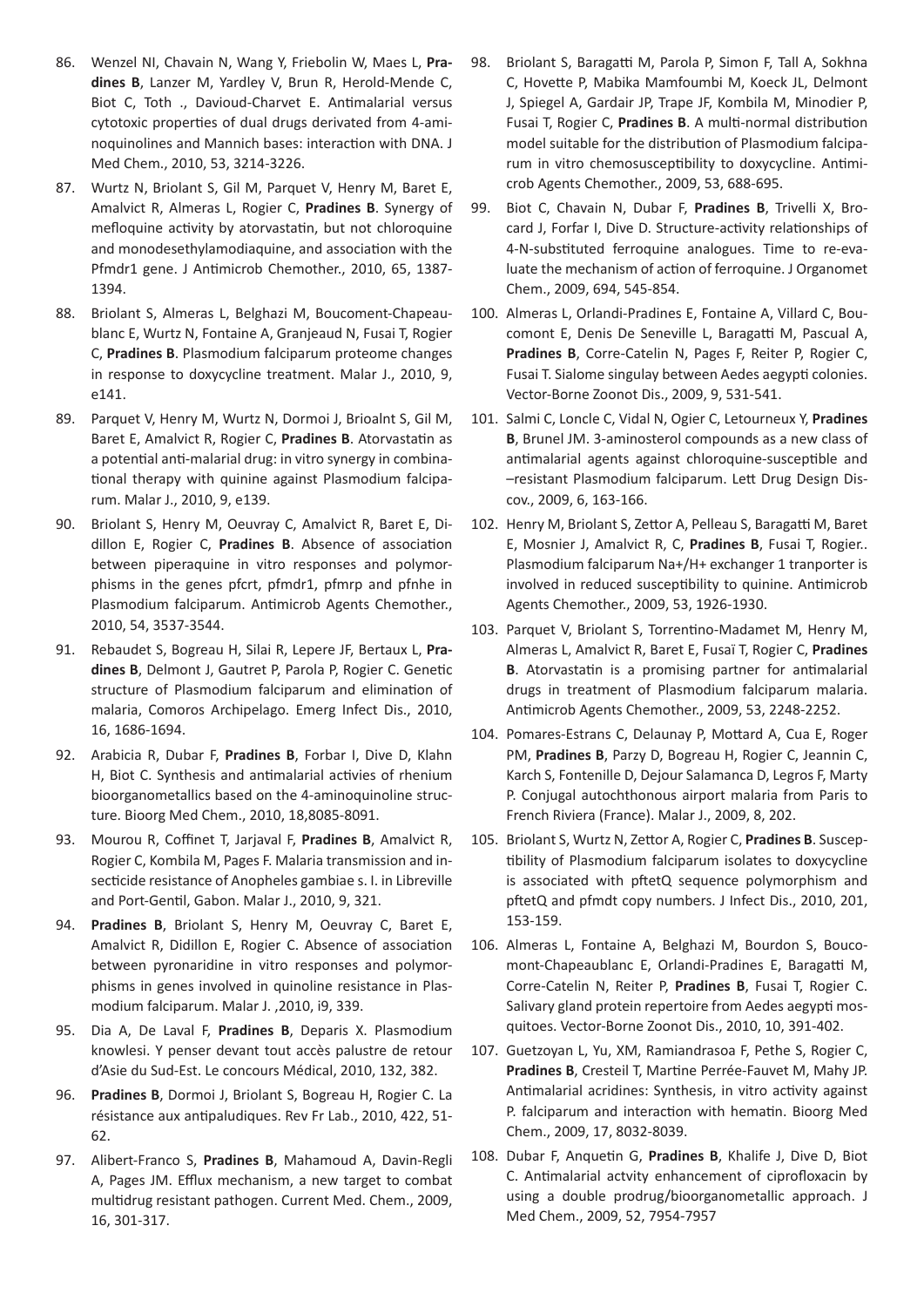- 109. Queyriaux B, **Pradines B**, Hasseine L, Coste S, Rodriguez P, Coffinet T, Haus-Cheymol R, Rogier C. Quand le paludisme prend l'avion pour la France : une mise au point sur le paludisme d'aéroport et sa prévention. Presse Med., 2009, 38,1106-1109.
- 110. Eboumbou Mokokoko C, Bogreau H, Briolant S, **Pradines B**, Rogier C. Distinguer les populations de Plasmodium falciparum en recherche clinique. Med Trop., 2009, 69, 613- 617.
- 111. Eboumbou Mokokoko C, Bogreau H, Briolant S, **Pradines B**, Rogier C. Marqueurs moléculaires des résistances de Plasmodium falciparum aux antipaludiques. Med Trop.,2009, 69, 606-612.
- 112. Henry M, Alibert S, Rogier C, Barbe J, **Pradines B**. Inhibition of efflux of quinolines as new therapeutic strategy in malaria. Current Topics Med Chem., 2008, 8, 563-578.
- 113. Savini H, Bogreau H, Bertaux L, Bouchiba H, Kraemer P, Parzy D, Garnotel E, Rogier C, Simon F, **Pradines B**. First case of emergence of atovaquone-proguanil resistance in Plasmodium falciparum during treatment in a traveller in Comoros. Antimicrob Agents Chemother., 2008, 52, 2283- 2284.
- 114. Machault V, Orlandi-Pradines E, Michel R, Pages F, Texier G, **Pradines B**, Fusai T, Boutin JP, Rogier C. Remote sensing and malaria risk for travelers to Africa. J Travel Med., 2008, 15, 216-220.
- 115. Henry M, Briolant S, Fontaine A, Mosnier J, Baret E, Amalvict R, Fusai T, Fraisse L, Rogier C, **Pradines B**. In vitro activity of ferroquine is independent of polymorphisms in transport proteins genes implicated in quinoline resistance in Plasmodium falciparum. Antimicrob Agents Chemother., 2008, 52, 2755-2759.
- 116. Henry M, Alibert S, Baragatti M, Mosnier J, Baret E, Amalvict R, Legrand E, Fusai T, Barbe J, Rogier C, Pagès JM., **Pradines B**. Dihydroethanoanthracene derivatives reverse in vitro quinoline resistance in Plasmodium falciparum malaria. Med Chem., 2008, 4, 426-437.
- 117. Briolant S, Fusai T, Rogier C, **Pradines B**. Tetracycline antibiotics in malaria. Open Trop Med. J., 2008, 1, 41-56.
- 118. Gardella F, Assi S, Simon F, Bogreau H, Eggelte T, Ba F, Foumane V, Henry M.C, Basco L, Trape JF, Lalou R, Martelloni M, Desbordes M, Baragatti M, Briolant S, Almeras L, **Pradines B**, Fusai T, Rogier C. Antimalarial drug use in general populations of tropical Africa. Malar J., 2008, 7, 124.
- 119. Pages F, Texier G, **Pradines B**, Gadiaga L, Machault V, Jarjaval F, Penhoat K, Berger F, Rogier C, Sokhna C. Malaria transmission in Dakar: a two-year survey. Malar J., 2008, 7, 178.
- 120. Oliver M, Simon F, De Monbrison F, Beavogui AH, **Pradines B**, Ragot C, Moalic JL, Rapp C, Picot S. Le nouvel âge de la primaquine contre le paludisme. Med Mal Infect., 2008, 38, 169-179.
- 121. Migliani R, Ollivier L, Romand O, Verret C, Haus-Cheymol R, Todesco A, Pages F, **Pradines B**, Queyriaux B, Texier G, Michel R, Spiegel A, Boutin JP. Paludisme chez les militaires français en Côte d'Ivoire de 1998 à 2006. BEH., 2008, 23-24, 209-212.
- 122. Biot C, **Pradines B**. Petit précis des médicaments antipaludiques. Biofutur, 2008, 293, 38-41.
- 123. Norate N, Durand R, Tall A, Marrama L, Sohna C, **Pradines B**, Cojean S, Guillotte M, Bischoff E, Ekala MT, Bouchier C, Fandeur T, Ariey F, Patarapotikul J, Le Bras J, Trape JF, Rogier C, Mercereau-Puijalon O. Rapid dissemination of Plasmodium falciparum drug resistance despite strictly controlled antimalarial use. Plos One, 2007, 1, e139.
- 124. Guetzoyan L, Ramiandrasoa F, Dorizon F, Desprez C, Bridoux A, Rogier C, **Pradines B**, Peree-Fauvet M. In vitro efficiency of new acridyl derivatives against Plasmodium falciparum. Bioorg Med Chem., 2007, 15, 3278-3289.
- 125. Briolant S, Parola P, Fusai T, Madamet-Torrentino M, Baret E, Mosnier J, Delmont J, Parzy D, Minodier P, Rogier C., **Pradines B**. Influence of oxygen on asexual blood cycle and susceptibility of Plasmodium falciparum to chloroquine : requirement of standardized in vitro assay. Malar J., 2007, 6:44.
- 126. **Pradines B**, Torrentino-Madamet M, Fontaine A, Henry M, Baret E, Mosnier J, Briolant S, Fusai T, Rogier C. Atovarstatin is ten-fold more active than other statins against Plasmodium falciparum parasites. Antimicrob Agents Chemother., 2007, 51, 2654-2655.
- 127. Coffinet T, Mourou JR, **Pradines B**, Toto JC, Jarjaval F, Amalvict R, Kombila M, Carnevale P, Pagès F. First record of Aedes albopictus (Skuse) from Gabon. J Am Mosquito Contr Assoc., 2007, 23, 471-472.
- 128. Parola P, **Pradines B**, Simon F, Carlotti MP, Minodier P, Ranjeva MP, Badiaga S, Delmont J, Morillon M, Silai S, Brouqui P, Parzy D. Antimalarial drug susceptibility and point mutations associated with Plasmodium falciparum drug resistance of 248 isolates imported from Comoros to Marseilles, France in 2004-2006. Am J Trop Med Hyg., 2007, 77, 431-437.
- 129. Orlandi-Pradines E, Almeras L, Denis De Senneville L, Barbe S, Remoue F, Villard C, Cornelie S, Penhoat K, Pascual A, Bourgouin C, Fontenille D, Bonnet J, Corre-Catelin N, Reiter P, Pages F, Laffite D, Boulanger D, Simondon F, **Pradines B**, Fusai T, Rogier C. Antibody response against saliva antigens of Anopheles gambiae and Aedes aegyptii in travellers in tropical Africa. Microbes Infect., 2007, 9, 1454-1462.
- 130. Biot C, **Pradines B**, Sergeant MH, Gut J, Rosenthal PJ, Chibale K. Design, synthesis, and antimalarial activity of structural chimeras of thiosemicarbazone and ferroquine analogues. Bioorg Med Chem Lett., 2007, 17, 6434-6438.
- 131. **PRADINES B**. Une résistance transitoire. La Recherche, 2007, 404, 23.
- 132. Briolant S, Almeras L, Fusai T, Rogier C, **Pradines B**. Cyclines et paludisme. Med Trop., 2007, 67, 86-96.
- 133. Almeras L, Briolant S, Orlandi-Pradines E, Fontaine A, Henry M, Bogreau H, **Pradines B**, Rogier C, Fusai T. Analyses protéomiques et parasitoses : principes et applications. Med Trop., 2007, 67, 188-196.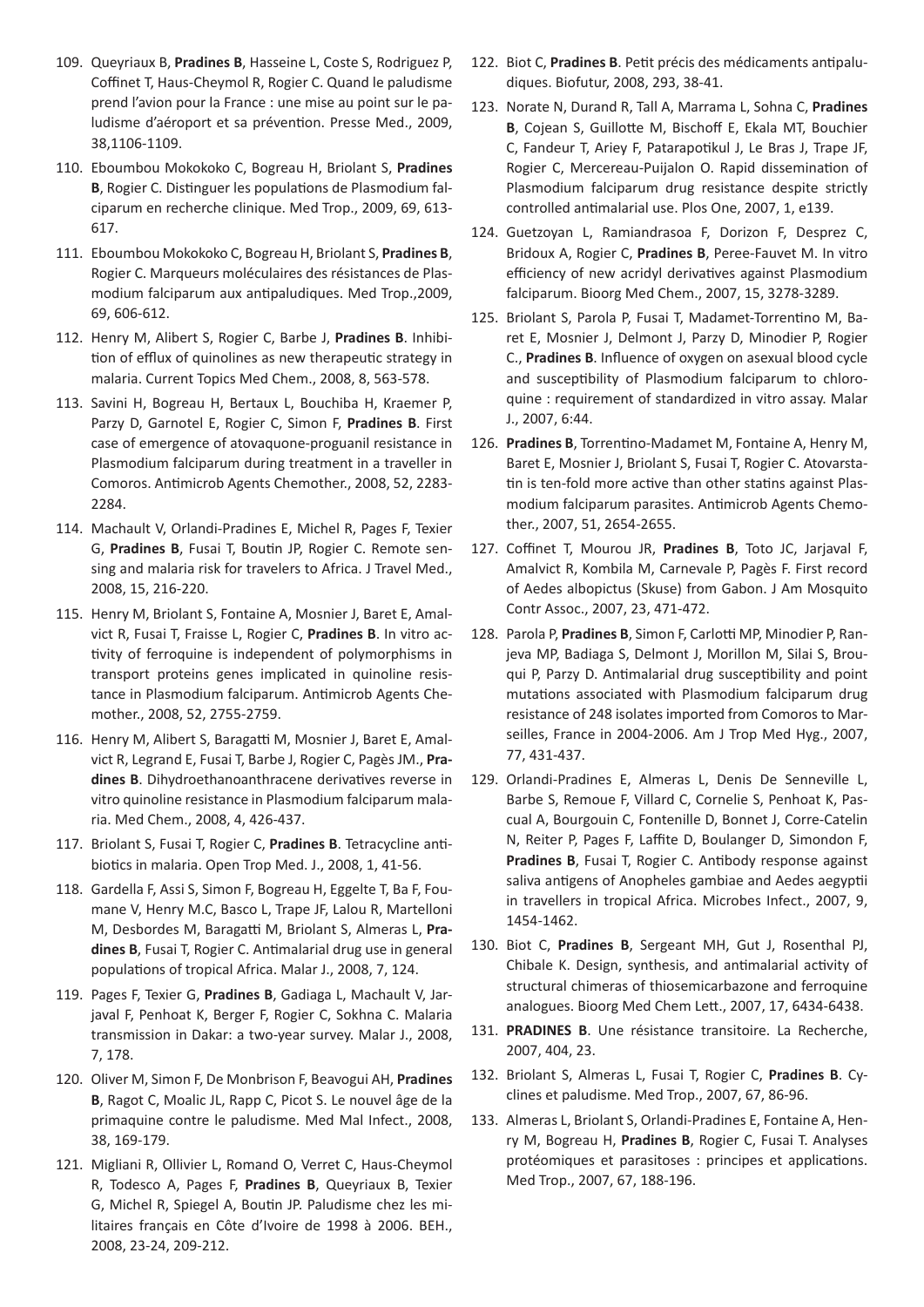- 134. Musset L, **Pradines B**, Parzy D, Durand R, Bigot P, Le Bras J. Apparent absence of atovaquone/proguanil resistance in 477 Plasmodium falciparum from untreated French travellers. J Antimicrob Chemother., 2006, 57, 110-115.
- 135. Daher W, Biot C, Fandeur T, Jouin H, Pelinski L, Viscogliosi E, Fraisse L, **Pradines B**, Brocard J, Khalife J, Dive D. Assessment of P. falciparum resistance to ferroquine in field isolates and in W2 strain under pressure. Malar J., 2006, 5:11.
- 136. Henry M, Alibert S, Orlandi-Pradines E, Bogreau H, Fusai T, Rogier C, Barbe J, **Pradines B**. Chloroquine resistance reversal agents as antimalarial drugs. Curr Drug Targets, 2006, 7, 935-948.
- 137. Bogreau H, Renaud R, Bouchiba H, Durand P, Assi SB, Henry M-C, Garnotel E, **Pradines B**, Fusai T, Wade B, Adehossi E, Parola P, Kamil MA, Puijalon O, Rogier C. Genetic diversity and structure of African Plasmodium falciparum populations in urban and rural areas. Am J Trop Med Hyg., 2006, 74, 953-959.
- 138. Henry M, Bordes J, Diallo I, **Pradines B**, Ka S, Diatta B, Wade B, M'Baye PS, Sane M, Thiam M, Gueye PM, Touze JE, Debonne JM, Rogier C, Fusaï T. Urban malaria at Dakar, Senegal : Chemosusceptibility and genetic diversity of Plasmodium falciparum isolates. Am J Trop Med Hyg., 2006, 75, 146-151.
- 139. **Pradines B**, Tall A, Ramiandrasoa F, Spiegel A, Fusai T, Mosnier J, Daries W, Trape JF, Kunesch G, Parzy D, Rogier C. Compounds with iron chelating effects for treatment of Plasmodium falciparum infections. In vitro activity against Senegalese isolates and comparison with standard antimalarial drugs. J Antimicrob Chemother., 2006, 57, 1093- 1099.
- 140. Orlandi-Pradines E, Penhoat K, Durand C, Pons C, Bay C, **Pradines B**, Fusai T, Josse R, Dubrous P, Meynard JB, Durand JP, Druihle R, Boutin JP, Rogier C. Exposure to malaria transmission of troops in operation in tropical Africa and efficacy of individual protective devices against malaria vectors. Am J Trop Med Hyg., 2006, 74, 979-985.
- 141. Biot C, Daher W, Ndiaye C, Melnyck P, **Pradines B**, Chavain N, Pellet A, Fraisse L, Pelinsky L, Jarry C, Brocard J, Khalife J, Forbar-Bares I, Dive D. Probing the role of the covalent linkage of ferrocene into a chloroquine template. J Med Chem., 2006, 49, 4707-4714.
- 142. **Pradines B**, Hovette P, Fusai T, Atanda HL, Baret E, Cheval P, Mosnier J, Callec A, Cren J, Amalvict R, Gardair JP, Rogier C. Prevalence of the in vitro resistance to eleven standard or new antimalarial drugs against Plasmodium falciparum isolates from Pointe-Noire, Republic of Congo. J Clin Microbiol., 2006, 44, 2404-2408.
- 143. **Pradines B**, Mabika Mamfoumbi M, Tall A, Sokhna C, Koeck JL, Fusai T, Mosnier J, Czarnecki E, Spiegel A, Trape JF, Kombila M, Rogier C. In vitro activity of tafenoquine against the asexual blood stages of Plasmodium falciparum isolates from Gabon, Senegal and Djibouti. Antimicrob Agents Chemother., 2006, 50, 3225-3226.
- 144. D'ortenzio E, Godineau N, Lusina D, Fenneteau O, Parola P, Durand R, Morillon M, Galeazzi G, Debord T, Bigel ML, Hurst JP, Houzé P, Hubert V, Carlotti MP, Houzé S, **Pradines B**, Parzy D, Le Bras J. Paludisme importé en France en 2005 dans 11 hôpitaux de France métropolitaine : prophylaxie, chimiorésistance et efficacité thérapeutique. BEH., 2006, 32, 240-242.
- 145. Rogier C, Orlandi-Pradines E, Fusai T, **Pradines B**, Briolant S, Almeras L. Vaccins contre le paludisme : perspectives et réalités. Med Mal Inf., 2006, 36, 414-422.
- 146. Rogier C, **Pradines B**, Bogreau H, Koeck JL, Kamil M, Puijalon O. Epidemic malaria and spread of the resistance of Plasmodium falciparum to antimalarial drugs in the city of Djibouti. Emerg Infect Dis., 2005, 11, 317-321.
- 147. **Pradines B**, Ramiandrasoa F, Fusai T, Hammadi A, Henry M, Briolant S, Orlandi-Pradines E, Bogreau H, Mosnier J, Daries W, Kunesch G, Le Bras J, Rogier C. Generation of free radicals and enhancement of hemin-induced membrane damage by a catechol iron chelator in Plasmodium falciparum. J Biol Sci., 2005, 5, 463-471.
- 148. **Pradines B**, Pages JM, Barbe J. Chemosensitizers in drug transport mechanisms involved in protozoan resistance. Curr Drug Targets - Infect. Disorders, 2005, 5, 411-431.
- 149. **Pradines B**, Orlandi-Pradines E, Henry M, Bogreau H, Fusai T, Mosnier J, Baret E, Durand C, Bouchiba H, Penhoat K, Rogier C. Métallocènes et paludisme : une nouvelle approche thérapeutique. Ann Pharm Fr., 2005, 63, 284-294.
- 150. Boutin JP, **Pradines B**, Pages F, Legros F, Rogier C, Migliani R. Epidémiologie du paludisme. Rev Prat., 2005, 55, 841- 848.
- 151. Le Bras J, **Pradines B**, Durand R, Parzy D. La prescription de l'association chloroquine-proguanil (Savarine) est-elle toujours justifiée pour la prévention du paludisme en zone 2 ? Rev Prat., 2005, 55, 856-857.
- 152. D'ortenzio E, Durand R, **Pradines B**, Parzy D, Le Bras J. Evolution de la chimiosensibilité du paludisme d'importation en 2003-2004. BEH, 2005, 24-25, 127-128.
- 153. Rogier C, Fusai T, **Pradines B**, Trape JF. Comment évaluer la morbidité attribuable au paludisme en zone d'endémie ? Rev Epidemiol Sante Publique, 2005, 53, 299-309.
- 154. Parola P, **Pradines B**, Gazin P, Keundjian A, Silai R, Parzy D. Chimiosensibilité de Plasmodium falciparum importé des Comores à Marseille en 2001-2003. Med Mal Inf., 2005, 35, 489-491.
- 155. Grellepois F, Chorki F, Ourevitch M, Charneau S, Grellier P, Mcintosh KA, Charman WN, **Pradines B**, Crousse B, Bonnet-Delpon D, Begue JP. Orally active antimalarials: hydrolytically stable derivatives of 10-trifluoromethyl anhydrodihydroartemisinin. J Med Chem., 2004, 47, 1423-1433.
- 156. Parola P, Gazin P, **Pradines B**, Parzy D, Delmont J, Brouqui P. Marseilles: a surveillance site for malaria from Comoros Islands. J Trav Med., 2004, 11, 184-186.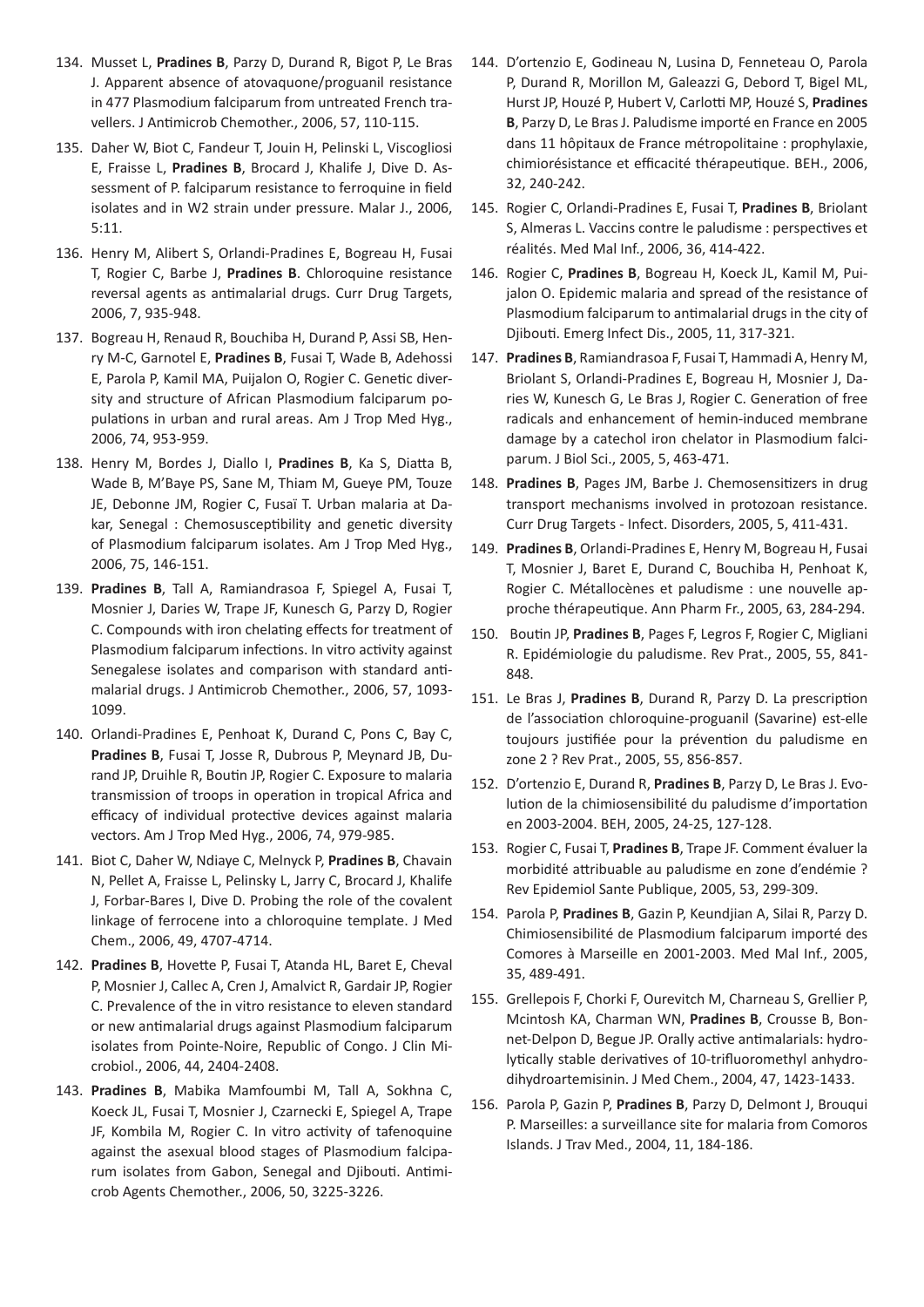- 157. Millet J, Torrentino-Madamet M, Alibert S, Rogier C, Santelli-Rouvier C, Mosnier J, Baret E, Barbe J, Parzy D, **Pradines B**. Dihydroethanoanthracene derivatives as in vitro malarial chloroquine resistance reversal agents. Antimicrob Agents Chemother., 2004, 48, 2753-2756.
- 158. Santelli-Rouvier C, **Pradines B**, Berthelot M, Parzy D, Barbe J. Arylsulfonyl acridinyl derivatives : activity on Plasmodium falciparum. Eur J Med Chem., 2004, 39, 735-744.
- 159. Millet J, Alibert S, Torrentino-Madamet M, Rogier C, Santelli-Rouvier C, Bigot P, Mosnier J, Baret E, Barbe J, Parzy D, **Pradines B**. Polymorphisms in Plasmodium falciparum drug transporter proteins and reversal of in vitro chloroquine resistance by a 9,10-dihydroethanoanthracene derivative. Antimicrob Agents Chemother., 2004, 48, 4869- 4872.
- 160. Ralaimazava P, **Pradines B**, Keundjian A, Durand R, Le Bras J. Chimiosensibilité du paludisme importé en France en 2001 et 2002. BEH., 2004, 6, 21-24.
- 161. Pouvelle B, Traore B, Nogueira PA, **Pradines B**, Lepolard C, Gysin J. Modeling of Plasmodium falciparum-infected erythrocyte cytoadhesion in microvascular conditions: chondroitin-4-sulfate binding, a competitive phenotype. J Infect Dis., 2003, 187, 292-302.
- 162. Hammadi A, Ramiandrasoa F, Sinou V, Rogier C, Fusai T, Le Bras J, Parzy D, Kunesch G, **Pradines B**. Cellular uptake of a catechol iron chelator and chloroquine into Plasmodium falciparum infected erythrocytes. Biochem Pharmacol., 2003, 65, 1351-1360.
- 163. Debouzy JC, Gadelle A, Pailler JY, Fusai T, Dabouis V, **Pradines B**, Fauvelle F, Crouzier D. In vitro cellular toxicity and in vivo lethality studies of alkylated a-anhydro cyclodextrins. STP. Pharma Sciences, 2003, 13, 209-214.
- 164. Le Bras J, **Pradines B**. Chemoresistance in falciparum malaria. Trends Parasitol., 2003, 19, 435-436.
- 165. **Pradines B**, Vial H, Olliaro P. Prophylaxie et traitement du paludisme: problèmes, récents développements et perspectives. Med Trop., 2003, 63, 79-98.
- 166. **Pradines B**, Millet J, Henry M. Chélation du fer dans la thérapie antipaludique. Med Trop., 2003, 63, 119-130.
- 167. **Pradines B**, Ramiandrasoa F, Rolain JM, Rogier C, Mosnier J, Daries W, Fusai T, Kunesch G, Le Bras J, Parzy D. In vitro potentiation of antibiotics activities by a catecholate siderophore against Plasmodium falciparum chloroquine resistant parasites. Antimicrob Agents Chemother., 2002, 46, 225-228.
- 168. **Pradines B**, Tall A, Rogier C, Spiegel A, Mosnier J, Marrama L, Fusai T, Millet P, Panconi E, Trape JF, Parzy D. In vitro activities of Ferrochloroquine against 55 Senegalese isolates of Plasmodium falciparum in comparison with those of standard antimalarial drugs. Trop Med Int Health, 2002, 7, 265-270.
- 169. **Pradines B**, Alibert-Franco S, Houdoin C, Mosnier J, Santelli-Rouvier C, Papa V, Rogier C, Fusai T, Barbe J, Parzy D. In vitro reversal of chloroquine resistance in Plasmodium falciparum with dihydroethanoanthracene derivatives. Am J Trop Med Hyg., 2002, 66, 661-666.
- 170. **Pradines B**, Alibert S, Houdoin C, Santelli-Rouvier C, Mosnier J, Fusai T, Rogier C, Barbe J, Parzy D. In vitro increase of chloroquine accumulation induced by dihydroethanoand etheno- anthracenes derivatives in Plasmodium falciparum parasitized erythrocytes. Antimicrob Agents Chemother., 2002, 46, 2061-2068.
- 171. **Pradines B**, Rolain JM, Ramiandrasoa F, Fusai T, Mosnier J, Rogier C, Daries W, Baret E, Kunesch G, Le Bras J, Parzy D. Iron chelators as antimalarial agents: in vitro activity of dicatecholate against Plasmodium falciparum. J Antimicrob Chemother., 2002, 50, 177-187.
- 172. Alibert S, Santelli-Rouvier C, **Pradines B**, Houdoin C, Parzy D, Karolak-Wojciechowska, Barbe J. Synthesis and effects on chloroquine susceptibility in Plasmodium falciparum of a series of new dihydroanthracene derivatives. J Med Chem., 2002, 45, 3195-3209.
- 173. Ralaimazava P, Durand R, Godineau N, Keundjian A, Jezic Z, **Pradines B**., Bouchaud O, Le Bras J. Profile and evolution of the chemosusceptibility of falciparum malaria imported into France in 2000. Euro Surveill., 2002, 7, 113- 118.
- 174. Diouf B, **Pradines B**, Spiegel A, Trape JF, Dieye A, Parzy D, Garraud O, Perraut R. Réévaluation des tests d'inhibition de culture et de réinvasion parasitaire de P. falciparum pour mesurer un degré de prémunition chez des individus vivant en zone d'endémie. Dak Med., 2002, 47, 5-11.
- 175. **Pradines B**, Fusai T, Rogier C, Sinou V, Millet J, Henry M, Parzy D. Progress in the development of antimalarial drugs: iron chelation and reversal chloroquine resistance as therapy for malaria. Recent Res Devel Antimicrob Agents & Chemother., 2002, 5, 24-43.
- 176. Gari-Toussaint M, **Pradines B**, Mondain V, Keundjian A, Dellamonica P, Le Fichoux Y. Sénégal et paludisme. Echec prophylactique vrai de la méfloquine. Presse Med., 2002, 31, 1136.
- 177. Ralaimazava P, Durand R, Godineau N, Keundjian A, Jezic Z, **Pradines B**, Bouchaud O, Le Bras J. Profil et évaluation de la chimiosensibilité du paludisme d'importation à Plasmodium falciparum en France, 2000. BEH., 2002, 26, 127- 129.
- 178. Touze JE, Fourcade L, **Pradines B**, Hovette P, Paule P, Heno P. Les modes d'action des antipaludiques. Intérêt de l'association atovaquone-proguanil. Med Trop., 2002, 62, 219-224.
- 179. Parzy D, Keundjian A, Fusai T, Rogier C, Sinou V, **Pradines B**. La recherche en parasitologie au service des forces : le paludisme. Médecine et Armées, 2002, 30, 487-493.
- 180. **Pradines B**, Rogier C, Fusai T, Mosnier J, Daries W, Baret E, Parzy D. In vitro activities of antibiotics against Plasmodium falciparum are inhibited by iron. Antimicrob Agents Chemother., 2001, 45, 1746-1750.
- 181. **Pradines B**, Fusai T, Daries W, Laloge V, Rogier C, Millet P, Panconi E, Kombila M, Parzy D. Ferrocene-chloroquine analogues as antimalarial agents: in vitro activity of ferrochloroquine against 103 Gabonese isolates of Plasmodium falciparum. J Antimicrob Chemother., 2001, 48, 179- 184.